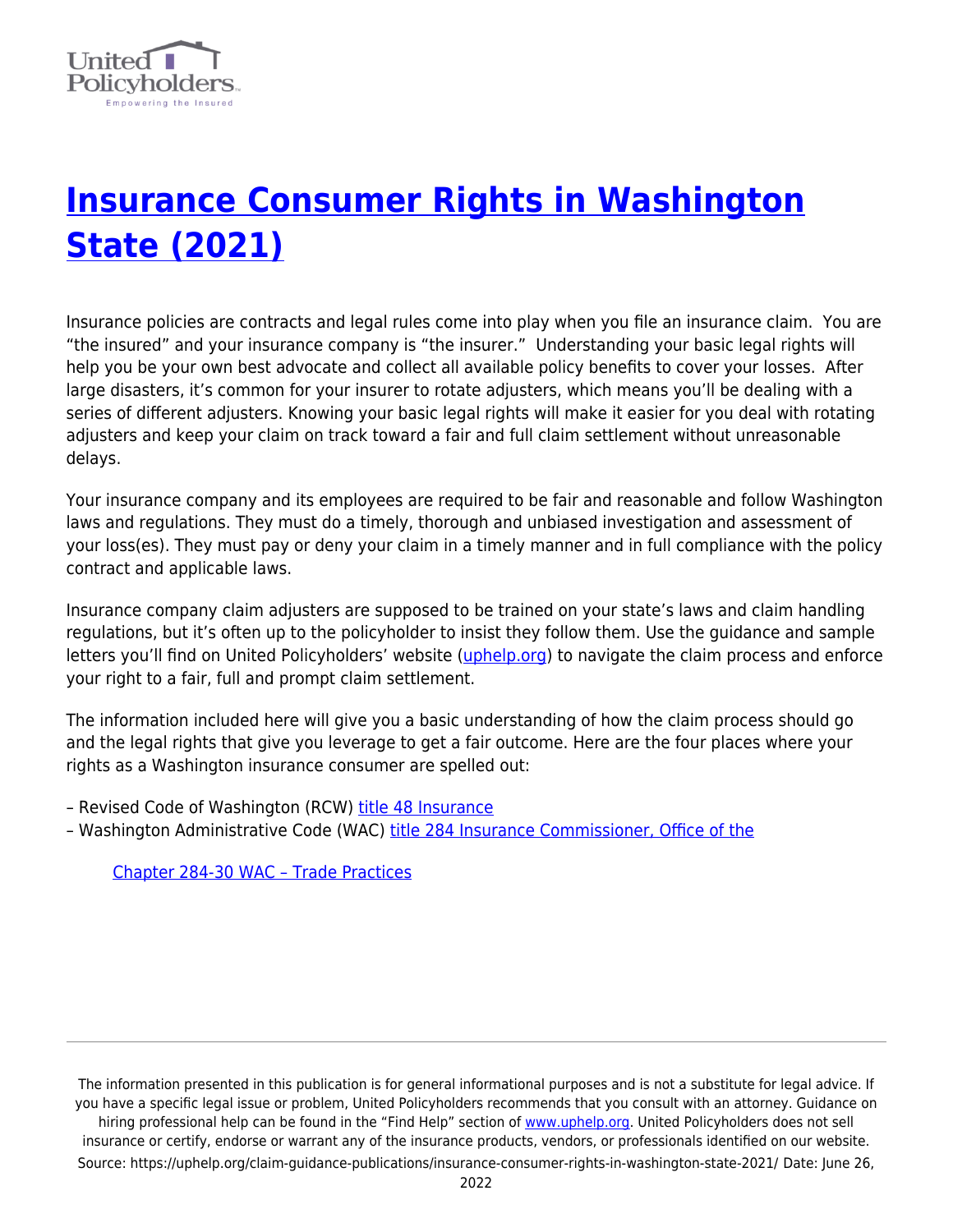

- Washington [Insurance Fair Conduct Act \(IFCA\) laws](https://www.insurance.wa.gov/insurance-fair-conduct-act-ifca-laws-and-rules)
- Notices and bulletins issued by the [Washington Insurance Department.](https://www.insurance.wa.gov/public-notices)

## **Claim Communications**

UP strongly recommends keeping a daily claim journal. As often as possible, jot down the date, time, and details of conversations, issues, problems and agreements with the adjuster assigned to your claim and other professionals such as contractors, government agencies, etc.

Also, we strongly recommend communicating in writing with insurance company representatives so there is a clear paper trail of how your claim is being handled. These days many communications will be via email, so make sure to save those emails where you can find them. After in-person or phone conversations with insurance company representative you should send short follow-up emails or letters summarizing what was said or agreed to. Document that you're cooperating fully with the insurer. This will prevent them from blaming you for delays and confirm that you're holding up your end of the bargain.

Check out our "Speak UP" tips on being politely assertive, organized and avoiding delays and misunderstandings. [\(https://www.uphelp.org/pubs/speak-how-communicate-your-insurance-company\)](https://www.uphelp.org/pubs/speak-how-communicate-your-insurance-company).

## **Time Frames and Deadlines**

Below are timeframes and deadlines to be aware of. After a disaster, deadlines can become unrealistic due to shortages of available inspection, clean up and construction professionals. Speak UP! Document the contractors or service providers you called, who you spoke with, and what they told you in your claim journal. Sometimes following a natural disaster more work exists than skilled labor can support and it is important to document that you kept trying to find someone to help protect your property following a loss.

#### Processing your claim

**10 Working Days –** Your insurer must acknowledge your claim within 10 working days after receipt. This information should be included in the insurers claim file. WAC  $284-30-360(1)$ , (b).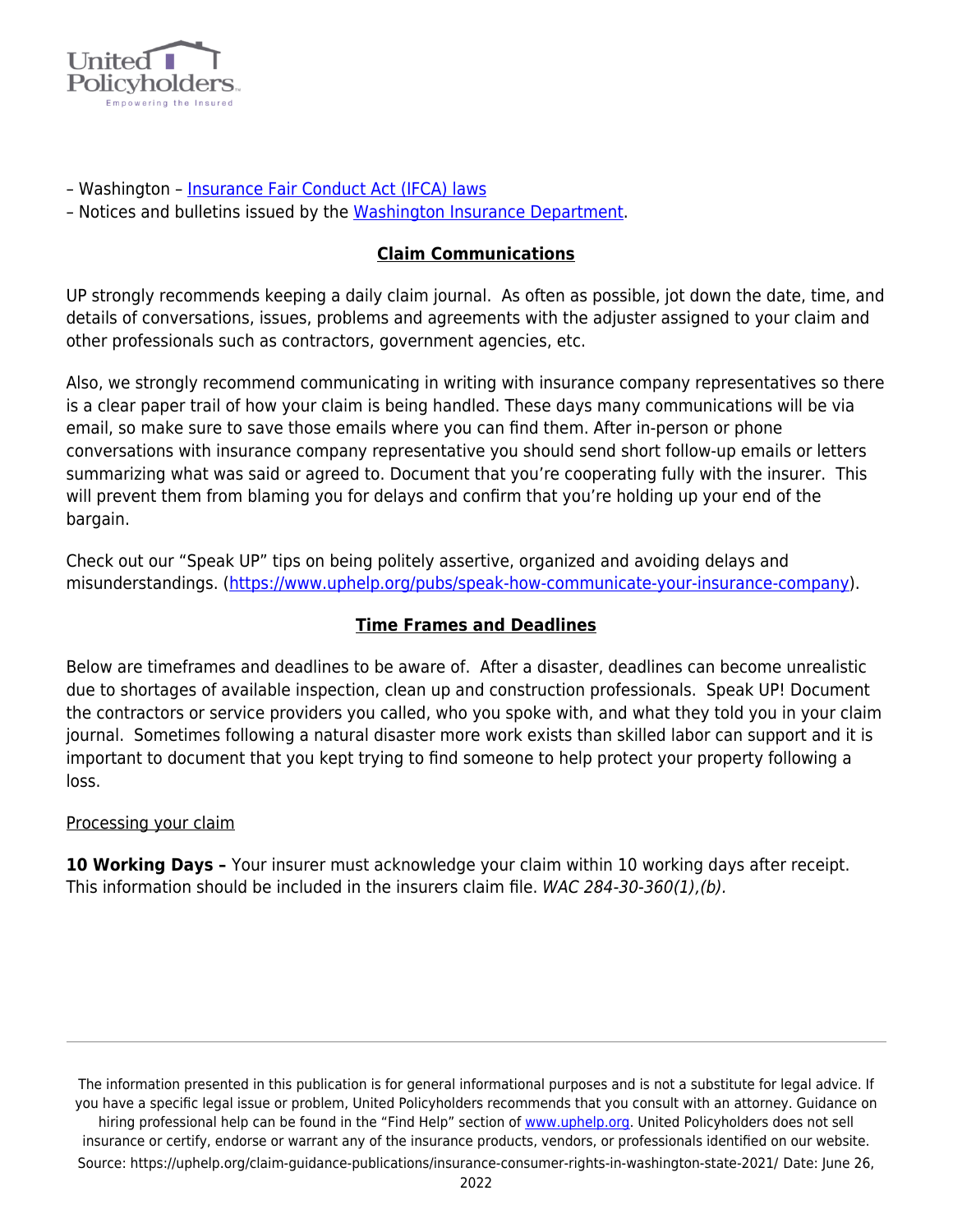

**Promptly –** After receiving notice of your claim, your insurer must promptly provide necessary claim forms, instructions, and reasonable assistance so that first party claimants can comply with the policy conditions and the insurer's reasonable requirements. WAC 284-30-360(4).

#### Communicating information to you

**10 Working Days –** Your insurer must reply to all pertinent communications from you that reasonably indicate a response is expected within 10 working days after receipt. WAC 284-30-360(3).

## Investigating your claim

**30 Days –** Your insurer must complete its claim investigation within 30 days of receipt of the claim, unless the investigation cannot reasonably be completed in that time. WAC 284-30-370.

### Paying or denying your claim

**30 Days –** An insurer must let you know if your claim is being accepted or denied within 15 working days after receipt of a properly executed proof of loss. Your insurer may not deny a claim on the basis of a policy provision, condition, or exclusion unless the denial includes reference to the provision. A claim denial must be in writing. WAC 284-30-380(1).

**More time** – If the insurer needs more time to determine whether your claim should be accepted or denied, it must notify you within fifteen working days after receipt of the proofs of loss giving the reasons more time is needed. If after that time the investigation remains incomplete, the insurer must notify you in writing and state the reason or reasons additional time is needed for investigation. This notification must be sent within forty-five days after the date of the initial notification and, if needed, additional notice must be provided every thirty days after that date explaining why the claim remains unresolved. WAC 284-30-380(3).

#### Preserving your right to sue if necessary

There is typically a deadline in your insurance policy for filing a lawsuit related to a claim. Check your policy for a "suit against us" provision, or similarly worded provision, to find that deadline. It's typically 12 months from the date of loss or the date your insurer closes your claim. However, the laws in your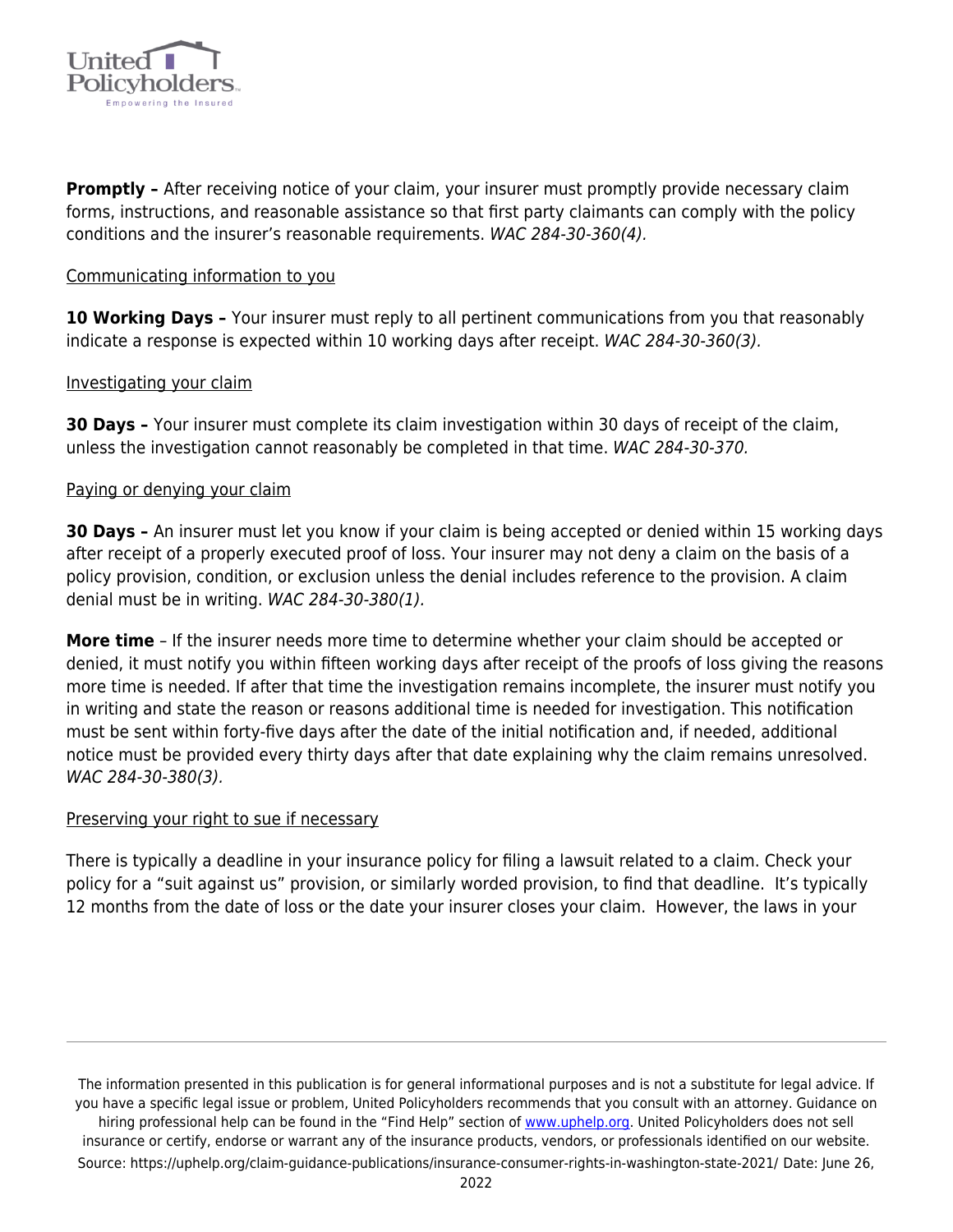

state that apply to lawsuit deadlines may extend the period stated in your policy, so it's best to check with an experienced Washington state attorney to avoid losing your legal rights and the leverage those rights give you to get a fair payout on a claim.

**20-day IFCA notice of Potential Lawsuit** – Written notice of your intent to sue your insurance company under the Insurance Fair Conduct Act must be provided to the insurance company and the Office of the Insurance Commissioner (OIC) 20 days before filing suit. Frequently asked questions about this notice provision can be found here:

<https://www.insurance.wa.gov/how-file-20-day-insurance-fair-conduct-act-ifca-notice-potential-lawsuit>

# **Unfair Claim Practices**

Your insurer is prohibited from using unfair claim practices and/or treating you badly during the claim process. These practices are set out generally in the Revised Code of Washington ("RCW") and more specifically in the Washington Administrative Code ("WAC"). Washington has adopted the [Insurance Fair](https://www.insurance.wa.gov/insurance-fair-conduct-act-ifca-laws-and-rules) [Conduct Act \(IFCA\) laws and rules](https://www.insurance.wa.gov/insurance-fair-conduct-act-ifca-laws-and-rules). The following are a few examples listed in WAC 284-30-330 Specific **Unfair claim settlement practices defined**:

The following are hereby defined as unfair methods of competition and unfair or deceptive acts or practices of the insurer in the business of insurance, specifically applicable to the settlement of claims:

- 1. Misrepresenting pertinent facts or insurance policy provisions.
- 2. Failing to acknowledge and act reasonably promptly upon communications with respect to claims arising under insurance policies.
- 3. Refusing to pay claims without conducting a reasonable investigation.
- 4. Failing to affirm or deny coverage of claims within a reasonable time after fully completed proof of loss documentation has been submitted.
- 5. Not attempting in good faith to effectuate prompt, fair and equitable settlements of claims in which liability has become reasonably clear. In particular, this includes an obligation to promptly pay property damage claims to innocent third parties in clear liability situations. If two or more insurers share liability, they should arrange to make appropriate payment, leaving to themselves the burden of apportioning liability.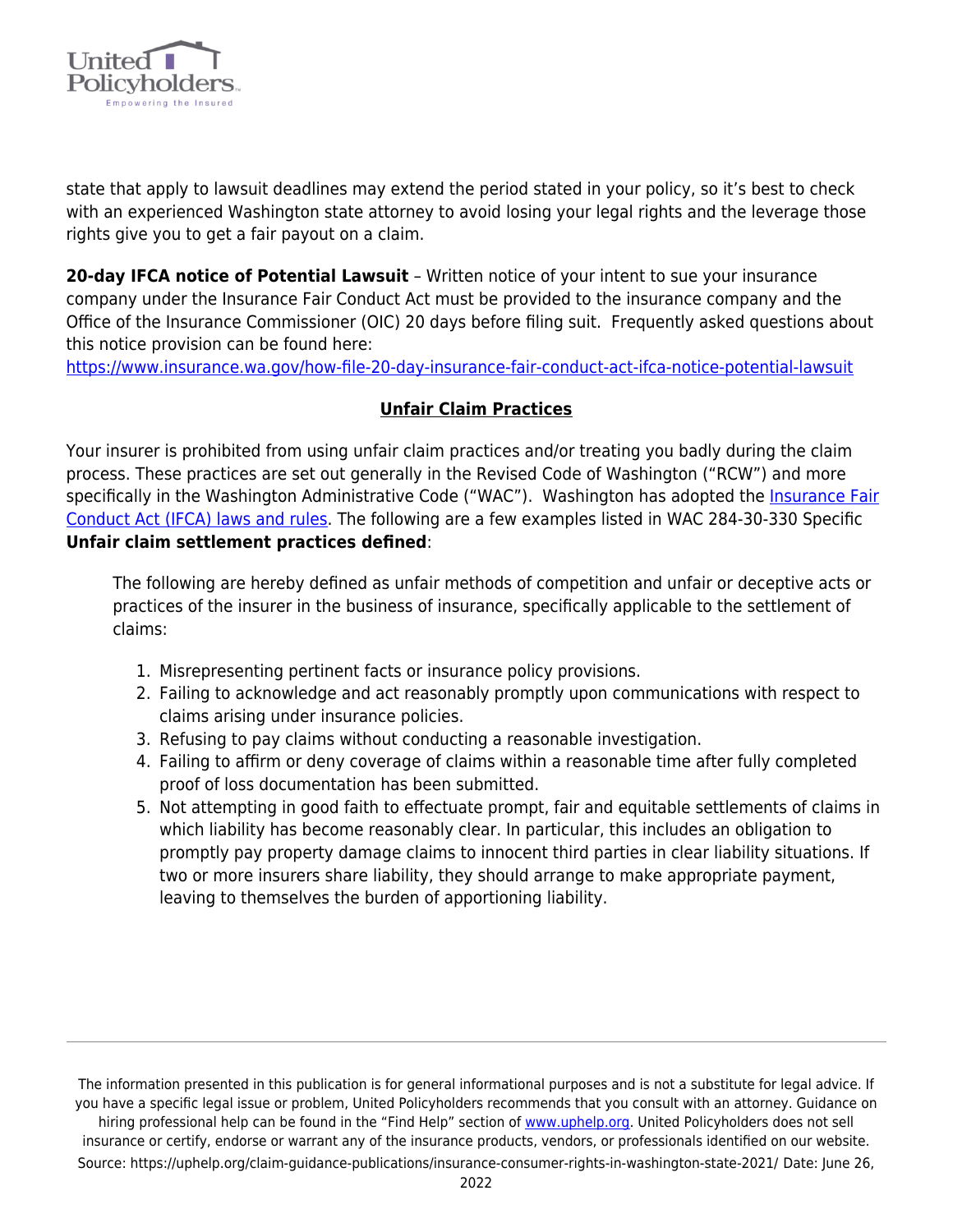

- 6. Making a claim payment to a first party claimant or beneficiary not accompanied by a statement setting forth the coverage under which the payment is made.
- 7. Failing to promptly settle claims, where liability has become reasonably clear, under one portion of the insurance policy coverage in order to influence settlements under other portions of the insurance policy coverage.
- 8. Failing to promptly provide a reasonable explanation of the basis in the insurance policy in relation to the facts or applicable law for denial of a claim or for the offer of a compromise settlement.
- 9. Unfairly discriminating against claimants because they are represented by a public adjuster.

## **Remedies: Filing an official complaint with your State Insurance Agency**

The Office of the Insurance Commissioner of Washington State oversees how insurance companies operate in the state. They can impose penalties on your insurance company if they it did not comply with the laws in your state that require insurers to handle claims fairly and in good faith.

Visit [uphelp.org](https://www.uphelp.org/) and Insurance Resources for Washington

<https://uphelp.org/recovery/state-by-state-help/washington/>for resources and tips on the process and strategy of filing a formal complaint.

You can call the Office of the Insurance Commissioner consumer hotline with any questions or complaints toll-free at 800-562-6900, email insurance questions to [CAP@oic.wa.gov](mailto:CAP@oic.wa.gov), file a complaint online, by going to https://www.insurance.wa.gov/file-complaint-or-check-your-complaint-status select "File a Complaint" for an online form. Their mailing address is:

Office of the Insurance Commissioner Consumer Complaints P.O. Box 40255 Olympia, WA 98504-0255

# **Special rules that may be in place after a disaster**

Check the Washington State Office of the Insurance Commissioner's website regularly to find all rules,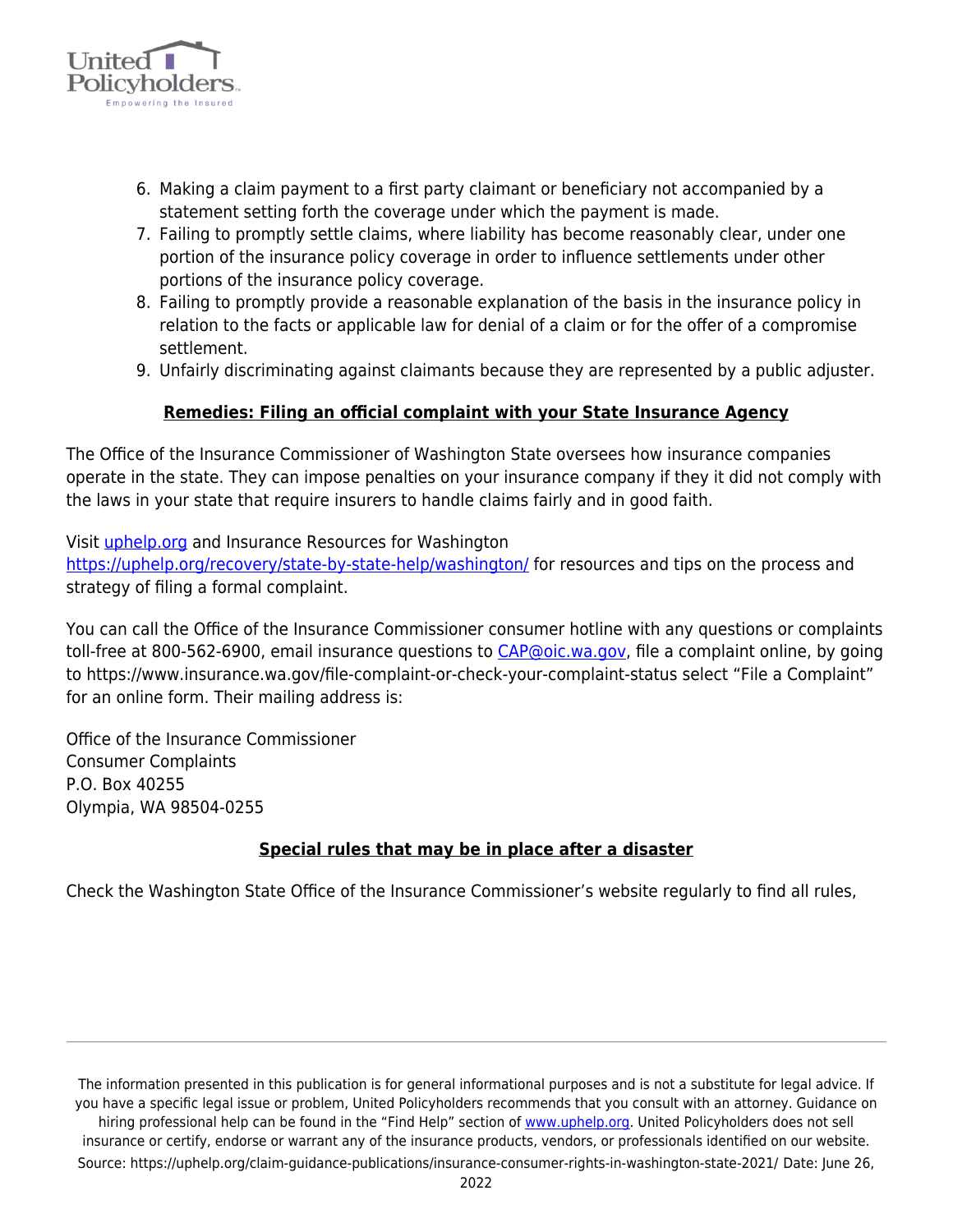

regulations or other updates they may have put out that are specific to the disaster. <https://www.insurance.wa.gov/public-notices>

After past disasters, special rules have been put into place such as:

- Requirements that insurers advance funds for temporary expenses instead of requiring you to incur and submit receipts.
- Requirements that insurers extend deadlines for submitting proofs of loss and other documents.
- Agreements with insurers that they will accept less detailed contents inventories.

# **Hiring Professional Help**

When you paid your premium, you paid for coverage and good claim service. In theory, you should not have to hire outside help to get what you already paid for. However, in reality, you may need to. You have the right to hire an attorney or public adjuster to help navigate your claim. However, we urge caution before agreeing to pay a portion of your insurance benefits to any professional, and before hiring anyone to speak for you or negotiate on your behalf with your insurance company. Only hire someone who has strong references and who is likely to add value to your claim and recover more funds more quickly than you'd be able to recover on your own.

**Attorneys** – If you hire an attorney to resolve an insurance claim dispute, try to hire them on a contingency (not hourly) fee basis and agree to advance litigation costs. Claim disputes are timeconsuming, so it gets expensive fast when you pay by the hour. Ideally, arrange for one or two qualified attorneys to do an initial evaluation of your situation free of charge. Only hire one that has represented insurance consumers in claim disputes and is a member in good standing of the Washington Bar. Visit our Washington Professional Help Directory at: <https://uphelp.org/recovery/state-by-state-help/washington/> We strongly recommend reading our publication titled "Questions and Answers for Hiring an Attorney for an Insurance Claim"<https://www.uphelp.org/pubs/hiring-attorney-insurance-claim> before making this important decision.

**Public Adjusters** – A qualified public adjuster can value your losses, handle the day-to-day aspects of your claim and negotiate a settlement on your behalf. Generally speaking, if you hire a public adjuster, you agree to pay them a percentage of the insurance benefits they recover on your behalf – not an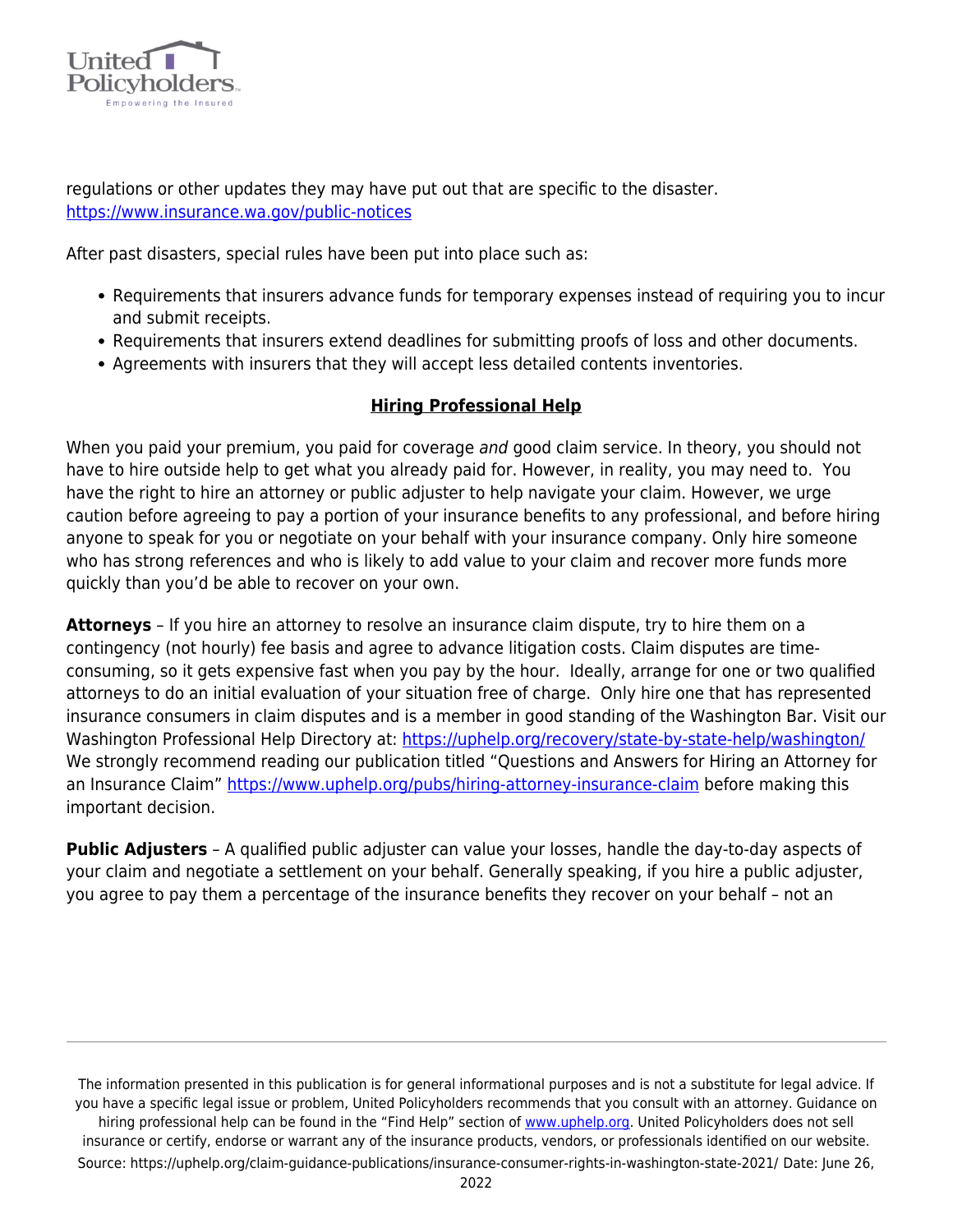

hourly fee. Washington public adjusters can also be found by visiting: <https://uphelp.org/recovery/state-by-state-help/washington/>We strongly recommend reading our publication titled "Questions to Ask Before Hiring a Public Adjuster" before making this important decision. <https://www.uphelp.org/pubs/questions-ask-hiring-public-adjuster>

# **Using the Legal System to get a Fair Settlement**

If you haven't been able to get a fair insurance claim settlement on your own or with help from a professional and/or your state's insurance oversight agency, filing a lawsuit is your next option. If your lawsuit is successful, you can recover what the insurer owed and (ideally) also get compensation for the expenses you incurred chasing the policy benefits you were entitled to in the first place. Your success in using the legal system to get a fair settlement will depend on the quality of the lawyer(s) you hire, the laws in your state and the facts in your case.

It's common to worry that a lawsuit will be too time consuming or expensive (or both), but if you get the right lawyer and your case is strong, suing an insurer is often the best and only way to recover what you're owed. Finding a qualified lawyer is essential. Insurance matters require specialized expertise and you need a strong advocate who speaks the language and has previous experience litigating against an insurance company.

Start in our ["Find Help"](https://uphelp.org/recovery/professional-help-directory/) section and click on your state to find professionals who specialize in representing policyholders and support United Policyholders. You'll find many lawyers on the Internet that advertise as insurance specialists, and many of their websites have a chat window that pops up as soon as you visit their site. Speak directly to the lawyer who'd be handling your case and interview them about their insurance and litigation experience. Get and check client references. A lawsuit is a major undertaking but is often the best way to get full compensation, so be an astute consumer and choose your attorney carefully.

The cost of hiring an attorney varies from firm to firm. The two main options are attorneys who charge by the hour and those who work on contingency. For most policyholders, hiring an attorney on a "contingency" fee basis is the only feasible way of doing battle with a well-funded insurance company. Hourly fees for lawyers vary according to firm size, experience of the attorney, and geographic location. While attorneys who work on contingency usually set their fee at 33% of the amount they recover on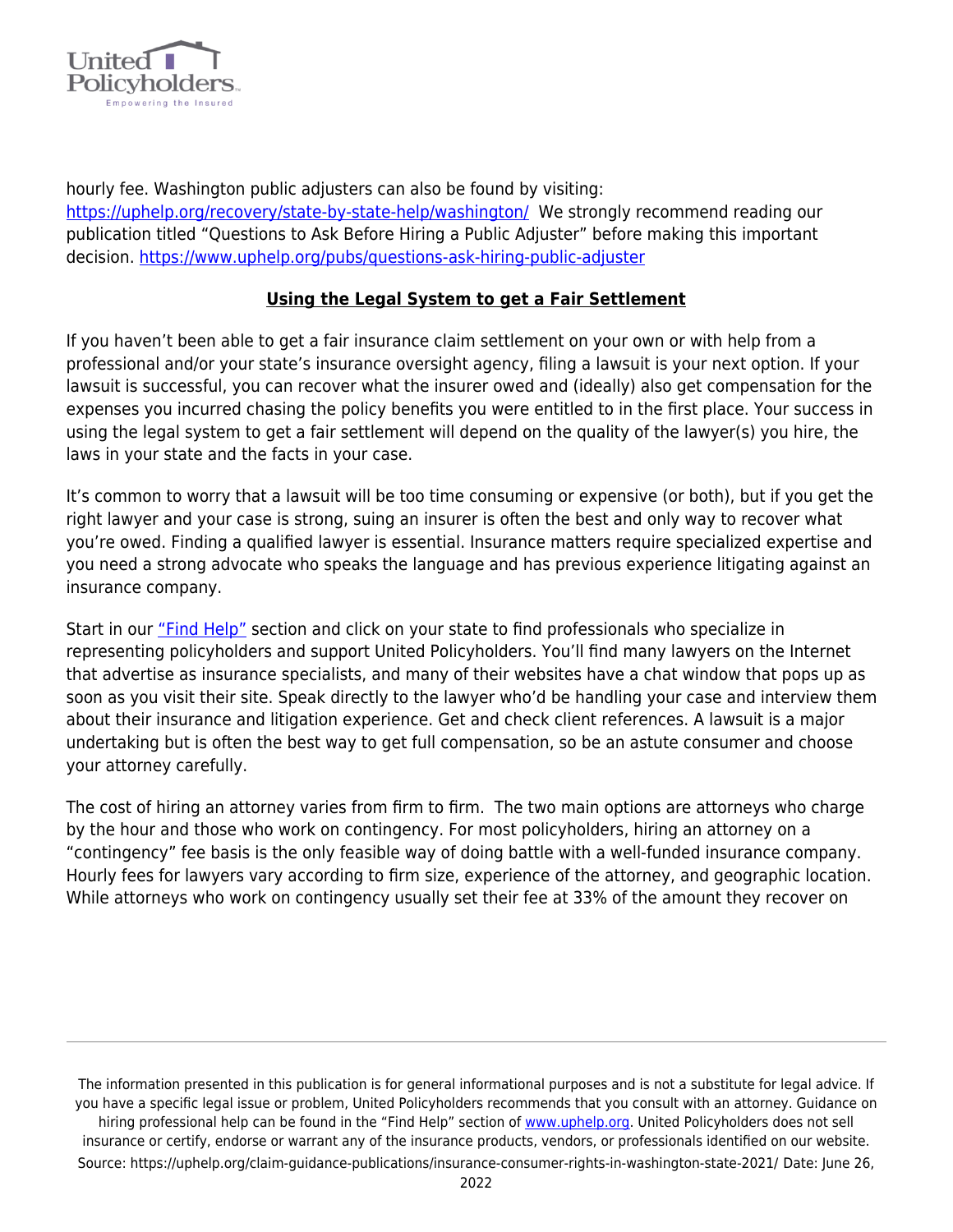

your behalf, that may increase to 40% if your case goes to trial. Most cases settle before trial. In some states you may not have the option of hiring an attorney on a contingency fee basis.

Using the legal system gives you leverage to get a better settlement and a lawsuit is a valuable tool. For more quidance on what to consider before suing your insurance company, read [Hiring an Attorney for an](https://uphelp.org/claim-guidance-publications/hiring-an-attorney-for-an-insurance-claim/) [Insurance Claim](https://uphelp.org/claim-guidance-publications/hiring-an-attorney-for-an-insurance-claim/) on [uphelp.org](http://uphelp.org/)

## **Best Practices**

Visit and use UP's Washington Wildfires Insurance Claim and Recovery Help Library to get information throughout the recovery process:

[https://uphelp.org/disaster-recovery-help/washington-wildfires-insurance-claim-and-recovery-help/.](https://uphelp.org/disaster-recovery-help/washington-wildfires-insurance-claim-and-recovery-help/) Follow these steps:

**Inventory and document your losses**. Take pictures of identifiable items before they're removed for disposal or repairs before your lot gets cleared. Create detailed lists of damaged property. If your home was seriously damaged or completely destroyed, get at least one, ideally two, independent repair/replacement cost estimates.

**Cooperate with your insurer as best you can and keep a good paper trail.** If you are not able to stay in your home, make sure the company has an address and phone number where it can reach you.

**Be present for inspections.** It's a good idea to be home when the adjuster and or others inspect your property. Feel free to ask your contractor to be there with you to explain his/her opinions and estimates to the insurance company's representatives.

**Make only urgent/temporary repairs before filing a claim.** Your insurance company may deny your claim if you make permanent repairs before it inspects. If you're not sure if your company considers a repair to be permanent, ask your company (in writing) before starting any repair work. The cost of these repairs and for storing personal belongings is likely covered by your policy.

**Keep receipts.** Your insurer will usually require you to provide receipts before they'll reimburse you for expenses due to losing the use of all or part of your property. This is also true for collecting full